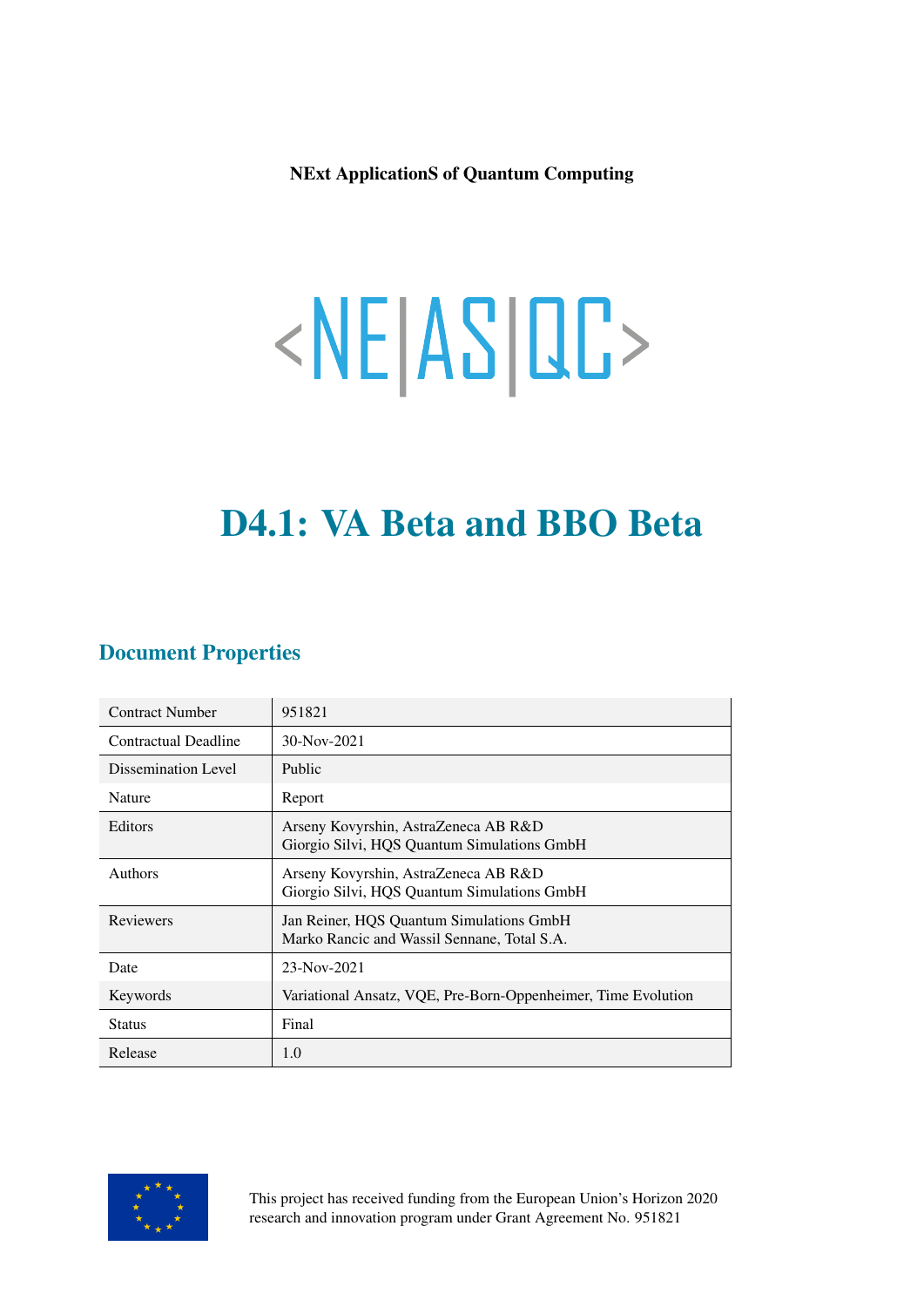

# **History of Changes**

| Release | <b>Date</b> | <b>Author, Organization</b>                                                                        | <b>Description of Changes</b>                               |
|---------|-------------|----------------------------------------------------------------------------------------------------|-------------------------------------------------------------|
| 0.1     | 29/10/2021  | Arseny Kovyrshin<br>AstraZeneca AB R&D,<br>Giorgio Silvi<br><b>HQS</b> Quantum Simulations<br>GmbH | For review version                                          |
| 1.0     | 23/11/2021  | Arseny Kovyrshin<br>AstraZeneca AB R&D,<br>Giorgio Silvi<br><b>HQS</b> Quantum Simulations<br>GmbH | Final version including corrections of review find-<br>ings |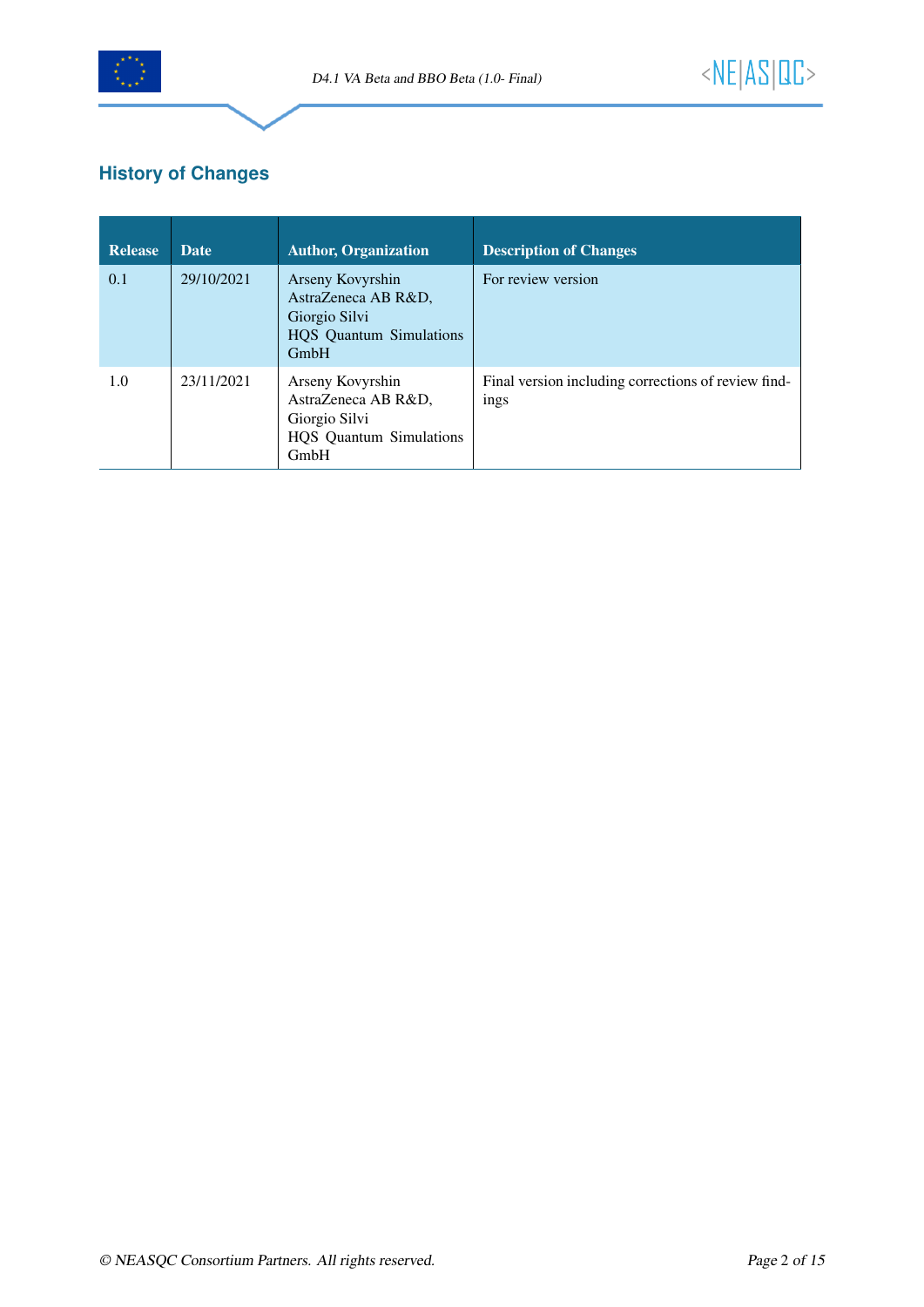

# **Table of Contents**

|              | <b>Executive Summary</b>                                                                                                                                                                                                              | 4      |  |  |
|--------------|---------------------------------------------------------------------------------------------------------------------------------------------------------------------------------------------------------------------------------------|--------|--|--|
| $\mathbf{2}$ | <b>Introduction</b><br>2.1                                                                                                                                                                                                            | 5<br>5 |  |  |
| 3            | <b>Theory</b>                                                                                                                                                                                                                         | 6      |  |  |
|              | 3.1                                                                                                                                                                                                                                   | 6      |  |  |
|              | 3.2                                                                                                                                                                                                                                   | 6      |  |  |
|              | 3.2.1                                                                                                                                                                                                                                 | 6      |  |  |
|              | 3.2.2                                                                                                                                                                                                                                 | 7      |  |  |
|              | Pre-Born-Oppenheimer molecular structure theory enter the state of the state of the state of the state of the state of the state of the state of the state of the state of the state of the state of the state of the state of<br>3.3 | 7      |  |  |
| 4            | <b>Discussions and Conclusions</b>                                                                                                                                                                                                    | 9      |  |  |
|              | 4.1                                                                                                                                                                                                                                   | 9      |  |  |
|              | 4.2                                                                                                                                                                                                                                   | 9      |  |  |
|              | 4.3                                                                                                                                                                                                                                   | 10     |  |  |
|              | <b>List of Acronyms</b>                                                                                                                                                                                                               | 12     |  |  |
|              | <b>List of Figures</b>                                                                                                                                                                                                                | 13     |  |  |
|              | <b>List of Tables</b>                                                                                                                                                                                                                 | 14     |  |  |
|              | <b>Bibliography</b>                                                                                                                                                                                                                   |        |  |  |
|              |                                                                                                                                                                                                                                       |        |  |  |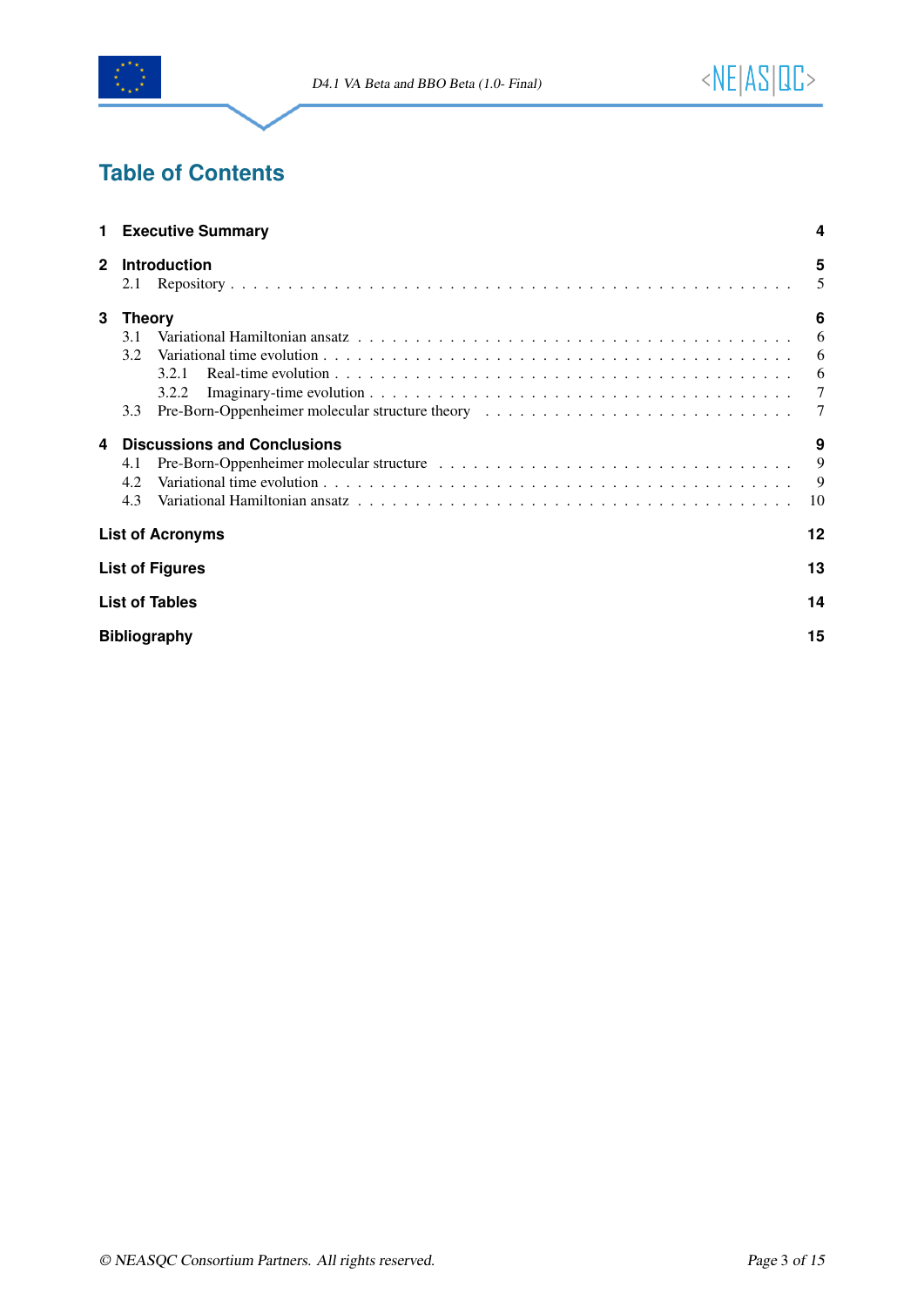



# <span id="page-3-0"></span>**1 Executive Summary**

Here we present the quantum computing computational package for quantum chemistry. It contains the implementation of the variational Hamiltonian ansatz state preparation for chemical systems. Equipped with the variational algorithms for imaginary- and real-time evolution, the package can optimize and propagate in time wave functions for chemical systems. As the Pre-Born-Oppenheimer molecular structure is implemented, one can describe nuclear quantum effects. We show the use cases for the developed methods on small chemical systems such as lithium hydride and hydrogen molecules. Specifically, the real- and imaginary-time evolutions have been proven to work correctly and efficiently. The Pre-Born-Oppenheimer scheme delivers results in agreement with the reference. Furthermore, it is shown that the variational Hamiltonian ansatz may approximate wave functions more efficiently than traditional variational ansatzes.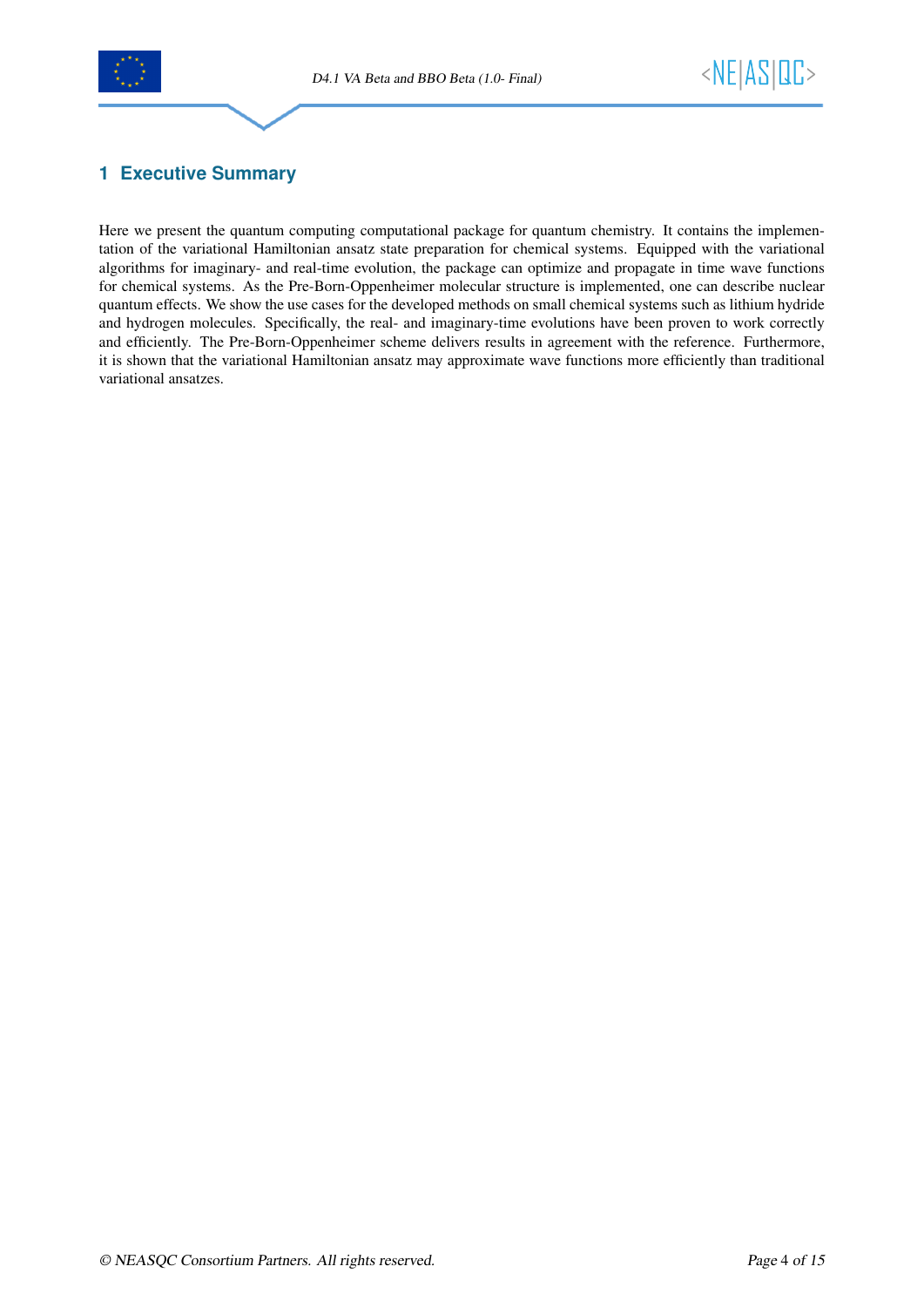



# <span id="page-4-0"></span>**2 Introduction**

Among all possible applications for quantum computing, the simulation of quantum systems in the last decades achieved huge successes. Having at hand a decent number of long-term stable logical qubits in a universal quantum computer, one can solve, in polynomial time, problems in quantum chemistry intractable for a classical computer. Quantum chemistry gives access to information about the properties of molecular systems before their synthesis. This is a great advantage as otherwise a purely combinatorial experimental approach is unavoidable for finding molecules with desired properties.

The Noisy Intermediate-Scale Quantum (NISQ) devices have a limited number of qubits. Thus one needs a compact wavefunction parameterization giving a reasonable accuracy for molecular energies. Provided such a parameterization, it is of extreme interest to develop methods exploring chemical dynamics and reactivity on NISQ computers.

# <span id="page-4-1"></span>**2.1 Repository**

The Github repository collects Python scripts and Jupyter notebooks that allow the user to test different variational algorithms. It contains our custom functions (e.g. VHA ansatz, PBO Hamiltonian) that are built upon Qiskit libraries (Qiskit, [2021\)](#page-14-1):

- qiskit-terra 0.19.0
- qiskit-nature 0.2.0
- qiskit-aer 0.8.2

In order to be able to run the example scripts, a custom environment is also provided. It automatically installs all the necessary libraries in a Conda environment that can be used across different machines.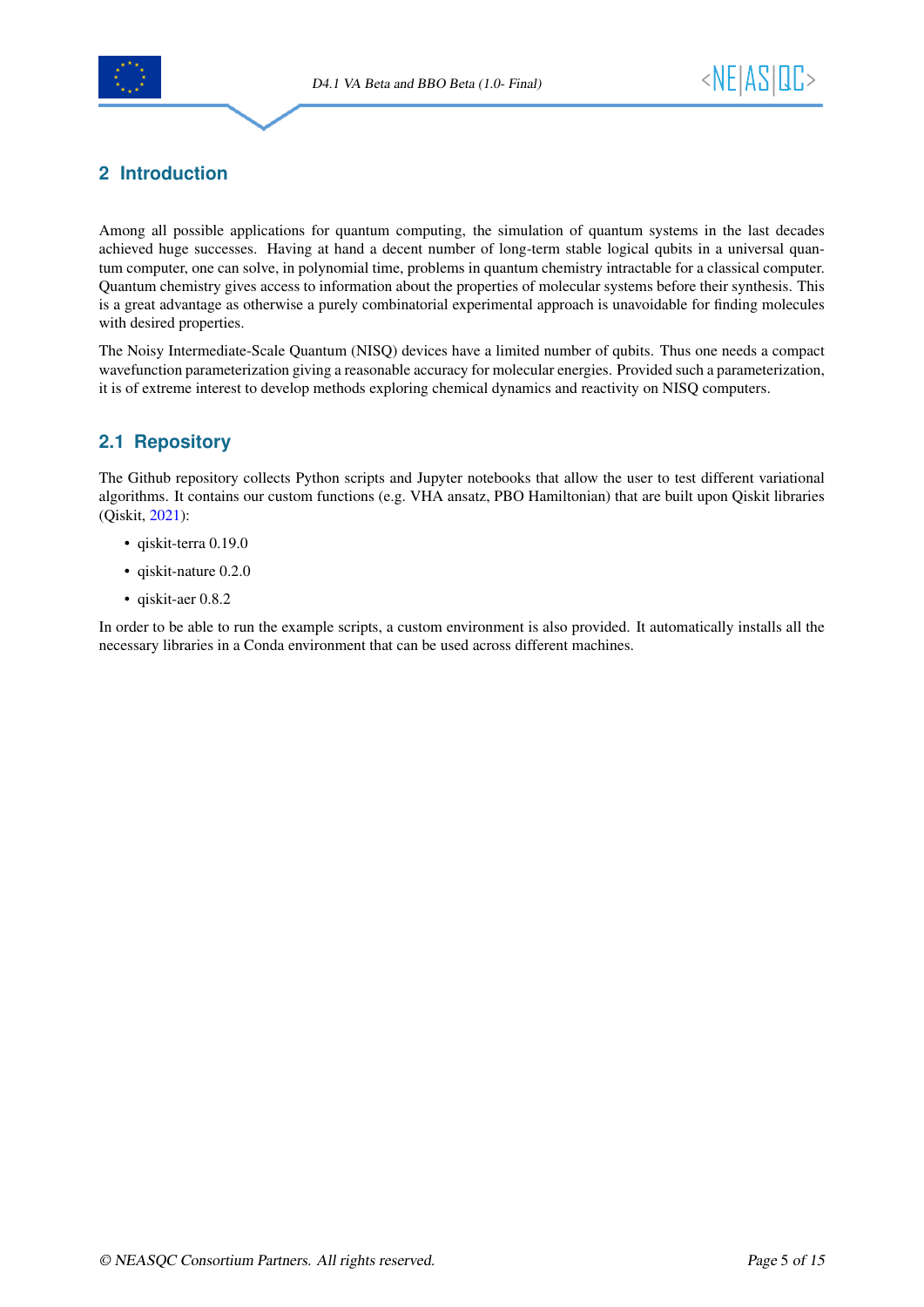

### <span id="page-5-0"></span>**3 Theory**

### <span id="page-5-1"></span>**3.1 Variational Hamiltonian ansatz**

The Variational Hamiltonian Ansatz (VHA) (Wecker et al., [2015\)](#page-14-2) have been implemented and adapted specifically for the application on a quantum chemical system. Inspired by a Trotterized adiabatic evolution

$$
\hat{\mathbf{T}}_{\text{ad}} = \prod_{k=1}^{n} \prod_{\alpha=1}^{N} e^{-\mathbf{i}\frac{\tau}{n}\hat{\mathbf{H}}_0} e^{-\mathbf{i}\frac{\tau}{n}\frac{k}{n}\hat{\mathbf{V}}},\tag{3.1}
$$

the VHA reduces the number of parameters used by grouping similar terms in Hamiltonian together under the same variational parameter

$$
\hat{H} = \sum_{\alpha=1}^{N} \hat{H}_{\alpha},\tag{3.2}
$$

$$
\hat{\mathbf{T}}(\boldsymbol{\theta}) = \prod_{k=1}^{n} \prod_{\alpha=1}^{N} e^{-i\theta_{\alpha,k}\hat{\mathbf{H}}_{\alpha}}.
$$
\n(3.3)

One of the ways to split terms in the electronic Hamiltonian is as follows

<span id="page-5-4"></span>
$$
\hat{H} = \hat{H}_{diag} + \hat{H}_{hop} + \hat{H}_{ex}.
$$
\n(3.4)

Expressing the right-hand side of Eq. [\(3.4\)](#page-5-4) with the creation,  $\hat{a}_p^{\dagger}$ , and the annihilation,  $\hat{a}_q$ , operators the diagonal term reads

$$
\hat{H}_{\text{diag}} = \sum_{p} h_{pp} \hat{a}_p^{\dagger} \hat{a}_p + \sum_{p,q} h_{pqpq} \hat{a}_p^{\dagger} \hat{a}_p \hat{a}_q^{\dagger} \hat{a}_q. \tag{3.5}
$$

The hopping term

$$
\hat{H}_{hop} = \sum_{pq} h_{pq} \hat{a}_p^{\dagger} \hat{a}_q + \sum_{p,r,q} h_{prrq} \hat{a}_p^{\dagger} \hat{a}_q \hat{a}_r^{\dagger} \hat{a}_r
$$
\n(3.6)

contains normal and correlated components, while

$$
\hat{H}_{ex} = \sum_{\langle p,q,r,s\rangle} h_{pqrs} \hat{a}_p^{\dagger} \hat{a}_q^{\dagger} \hat{a}_r \hat{a}_s
$$
\n(3.7)

has all other exchange terms with indexes  $\langle p, q, r, s \rangle$  being distinct.

### <span id="page-5-2"></span>**3.2 Variational time evolution**

Approaching chemical dynamics with quantum computing methods is challenging, as one faces the limitations of NISQ devices. The recently appeared variational time evolution algorithms (Yuan et al., [2019\)](#page-14-3) have modest requirements on decoherence time and noise. That motivated us to base our chemical dynamics methods on variational evolution techniques.

### <span id="page-5-3"></span>**3.2.1 Real-time evolution**

To evolve in time the closed quantum system represented by the trial state  $\Psi(C[t])$  with parameters  $C[t]$ ,

$$
e^{-\mathbf{i}\delta t \hat{\mathbf{H}}} \left| \Psi(\boldsymbol{C}[t]) \right\rangle \quad \Rightarrow \quad \left| \Psi(\boldsymbol{C}[t+\delta t]) \right\rangle
$$

one considers time-dependent Schrödinger equation

$$
\frac{\partial}{\partial t} |\Psi(C[t])\rangle = -i\hat{H} |\Psi(C[t])\rangle.
$$

© NEASQC Consortium Partners. All rights reserved. Page 6 of [15](#page-14-0)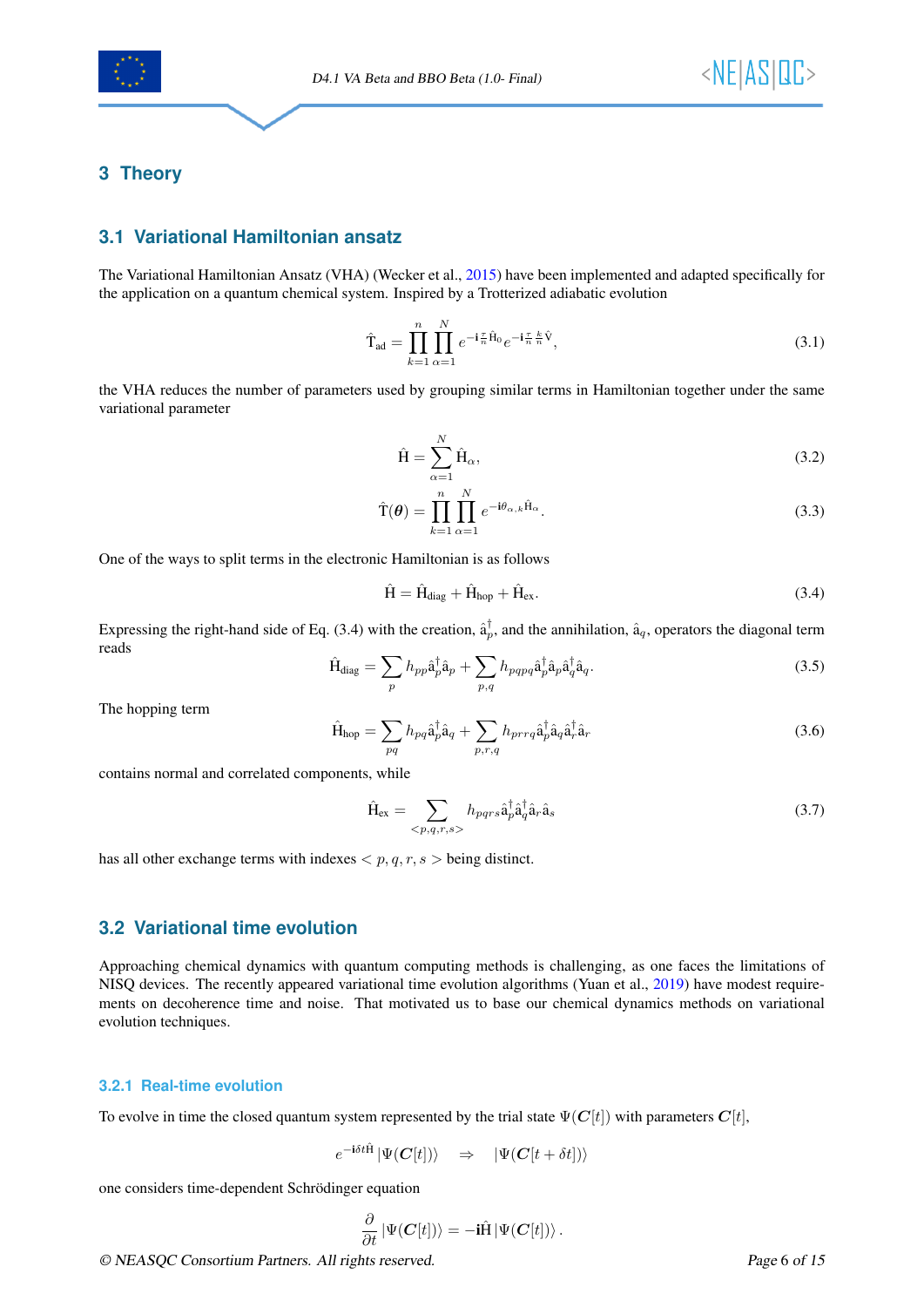



Then applying the McLachlan variational principle (Yuan et al., [2019\)](#page-14-3)

$$
\delta || \left( \partial / \partial t + \mathbf{i} \hat{H} \right) |\Psi(\boldsymbol{C}[t]) \rangle || = 0.
$$

and following the steps in Ref. (Yuan et al., [2019\)](#page-14-3) it is possible to derive the equation for the Variational Real-Time Evolution (VRTE)

$$
\sum_j A_{ij}^{\Re} \dot{C}_j = G_i^{\Im},
$$

where the metric tensor,  $A_{ij}$ , and derivative term,  $G_i$ , have following form

$$
A_{ij} = \left(\frac{\partial \langle \Psi(C[t])|}{\partial C_i} \frac{\partial |\Psi(C[t])\rangle}{\partial C_j}\right),
$$
  
\n
$$
G_i = \left(\langle \Psi(C[t])| \hat{H} \frac{|\Psi(C[t])\rangle}{\partial C_i}\right).
$$
\n(3.8)

Evaluating  $A_{ij}^{\Re}$  and  $G_i^{\Im}$  on quantum machine, one can update wave function parameters  $C[t]$  on the classical machine according to the following rule

$$
\mathbf{C}[t + \delta t] = \mathbf{C}[t] + \delta t \left(A^{\Re}\right)^{-1} G^{\Im}.
$$

### <span id="page-6-0"></span>**3.2.2 Imaginary-time evolution**

Alternatively, replacing real time with imaginary time  $\tau = it$  and imposing constraints on the wavefunction norm, one can consider Wick rotated Schrödinger equation

$$
\frac{\partial}{\partial \tau} \left| \Psi(\boldsymbol{C}[\tau]) \right\rangle = \left[ E(\tau) - \hat{H} \right] \left| \Psi(\boldsymbol{C}[\tau]) \right\rangle,
$$

whereas the McLachlan variational principle has following form

$$
\delta || \left( \partial / \partial \tau + \hat{H} - E_{\tau} \right) |\Psi(C[\tau]) \rangle || = 0.
$$

Similarly to the previous case the equation for the Variational Imaginary-Time Evolution (VITE) is derived

$$
\sum_j A_{ij}^{\Re} \dot{C}_j = -G_i^{\Re},
$$

where  $A_{ij}^{\Re}$  and  $G_i^{\Re}$  are evaluated on quantum devices, while  $C[\tau]$  is update on the classical machine accordingly

$$
e^{-\delta \tau \hat{H}} |\Psi(C[\tau])\rangle \quad \Rightarrow \quad C[\tau + \delta \tau] = C[\tau] - \delta \tau (A^{\Re})^{-1} G^{\Re}.
$$

The VITE can be viewed as an alternative to the traditional wavefunction optimization methods, providing advantages for certain cases (McArdle et al., [2019\)](#page-14-4).

### <span id="page-6-1"></span>**3.3 Pre-Born-Oppenheimer molecular structure theory**

In solving the Schrödinger equation for chemical systems, one usually considers nuclear and electronic parts separately, reasoning by the large mass difference between nuclei and electrons. Such an assumption, the so-called Born-Oppenheimer (BO) approximation, considerably simplifies the solution of the Schrödinger equation and leads to coupled electronic and nuclear equations. Generally, BO approximation fails when potential energy surfaces for electronic states are too close. Thus it is hard to study such phenomena as the excited-state dynamics, photochemistry, charge transfer, nuclear tunneling, excited vibrational-electronic states *etc.*. We establish our work on the Pre-Born-Oppenheimer (PBO) molecular structure theory (Muolo et al., [2020;](#page-14-5) Veis et al., [2016;](#page-14-6) Webb S. P., [2002\)](#page-14-7)

$$
\left[ -\sum_{i=1}^{N} \frac{1}{2} \nabla_{i}^{2} - \sum_{A}^{M} \frac{1}{2M_{A}} \nabla_{A}^{2} - \sum_{i,A}^{M,N} \frac{Z_{A}}{r_{iA}} + \sum_{i
$$

© NEASQC Consortium Partners. All rights reserved. Page 7 of [15](#page-14-0)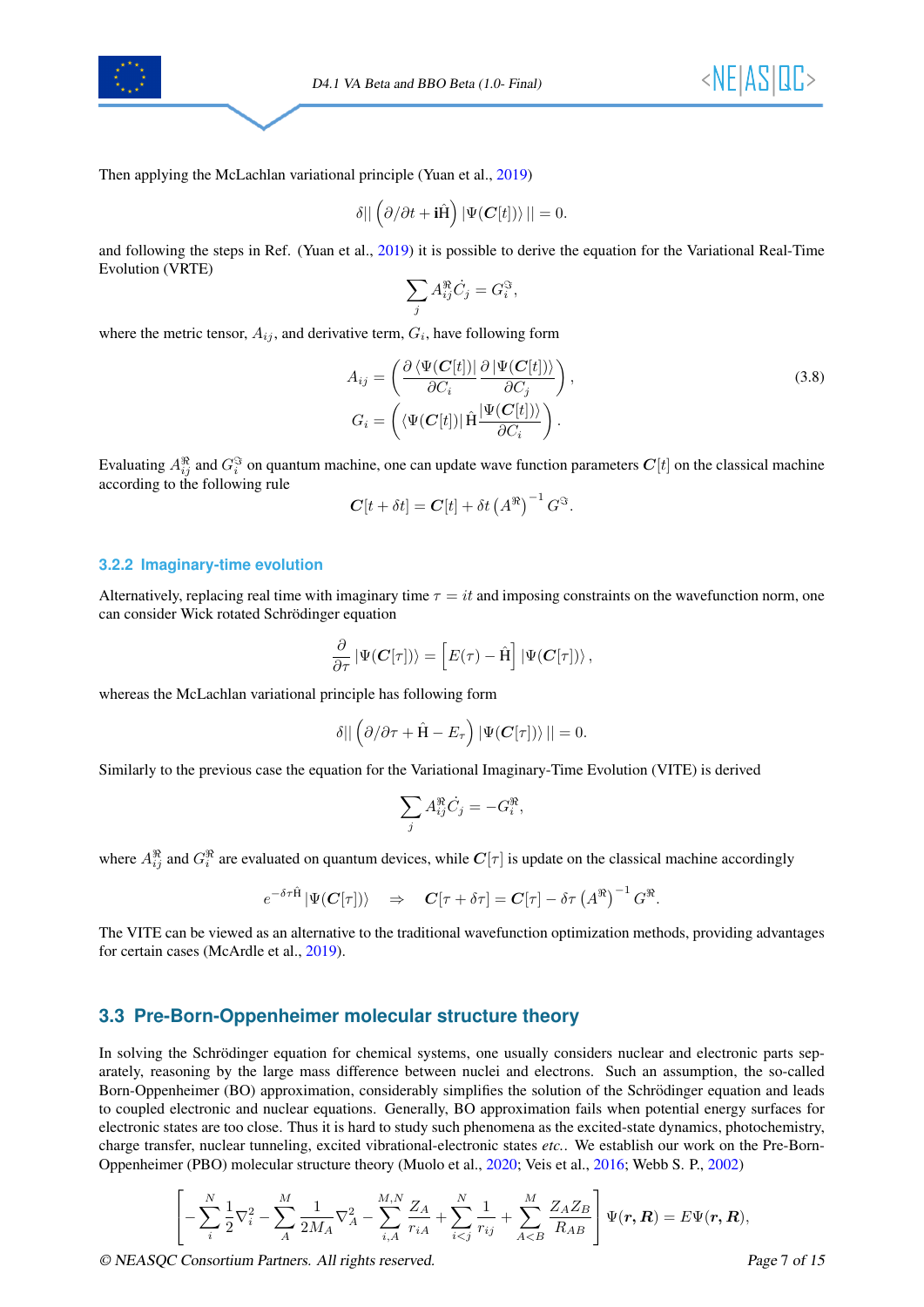



as nuclear quantum effects are incorporated in the calculation without any additional corrections. Although, one has to mention that the *a posteriori* corrections from the non-adiabatic coupling theory (Ollitrault et al., [2020\)](#page-14-8) are available and might deliver acceptable results.

The PBO Hamiltonian in second quantization formalism was implemented based on the electronic Hamiltonian. Specifically, the nuclear kinetic, nuclear-nuclear, as well as nuclear-electronic Coulomb interaction terms have been added, resulting in the following Hamiltonian

$$
\hat{H} = -\sum_{ij} \left[ \int \phi_i(r) \frac{1}{2} \nabla^2 \phi_j(r) dr \right] \hat{a}_i^{\dagger} \hat{a}_j - \sum_{MN} \left[ \int \phi_p(M) \frac{1}{2M} \nabla^2 \phi_N(R) dR \right] \hat{a}_M^{\dagger} \hat{a}_N
$$
\n
$$
+ \frac{1}{2} \sum_{ijkl} \left[ \int \phi_i(r_1) \phi_k(r_2) \frac{1}{|r_1 - r_2|} \phi_l(r_2) \phi_j(r_1) dr_1 dr_2 \right] \hat{a}_i^{\dagger} \hat{a}_k^{\dagger} \hat{a}_l \hat{a}_j
$$
\n
$$
+ \frac{1}{2} \sum_{MNPQ} \left[ \int \psi_M(R_1) \psi_P(R_2) \frac{Z_1 Z_2}{|R_1 - R_2|} \psi_Q(R_2) \psi_N(R_1) dR_1 dR_2 \right] \hat{a}_M^{\dagger} \hat{a}_P^{\dagger} \hat{a}_Q \hat{a}_N
$$
\neq. -nuc. Coulomb\n
$$
- \sum_{ijPQ} \left[ \int \phi_i(r) \psi_P(R) \frac{Z}{|R - r|} \psi_Q(R) \phi_j(r_1) dr dR \right] \hat{a}_i^{\dagger} \hat{a}_P^{\dagger} \hat{a}_Q \hat{a}_j,
$$

where the regular and capital letters were used as indices for electrons and nuclei correspondingly.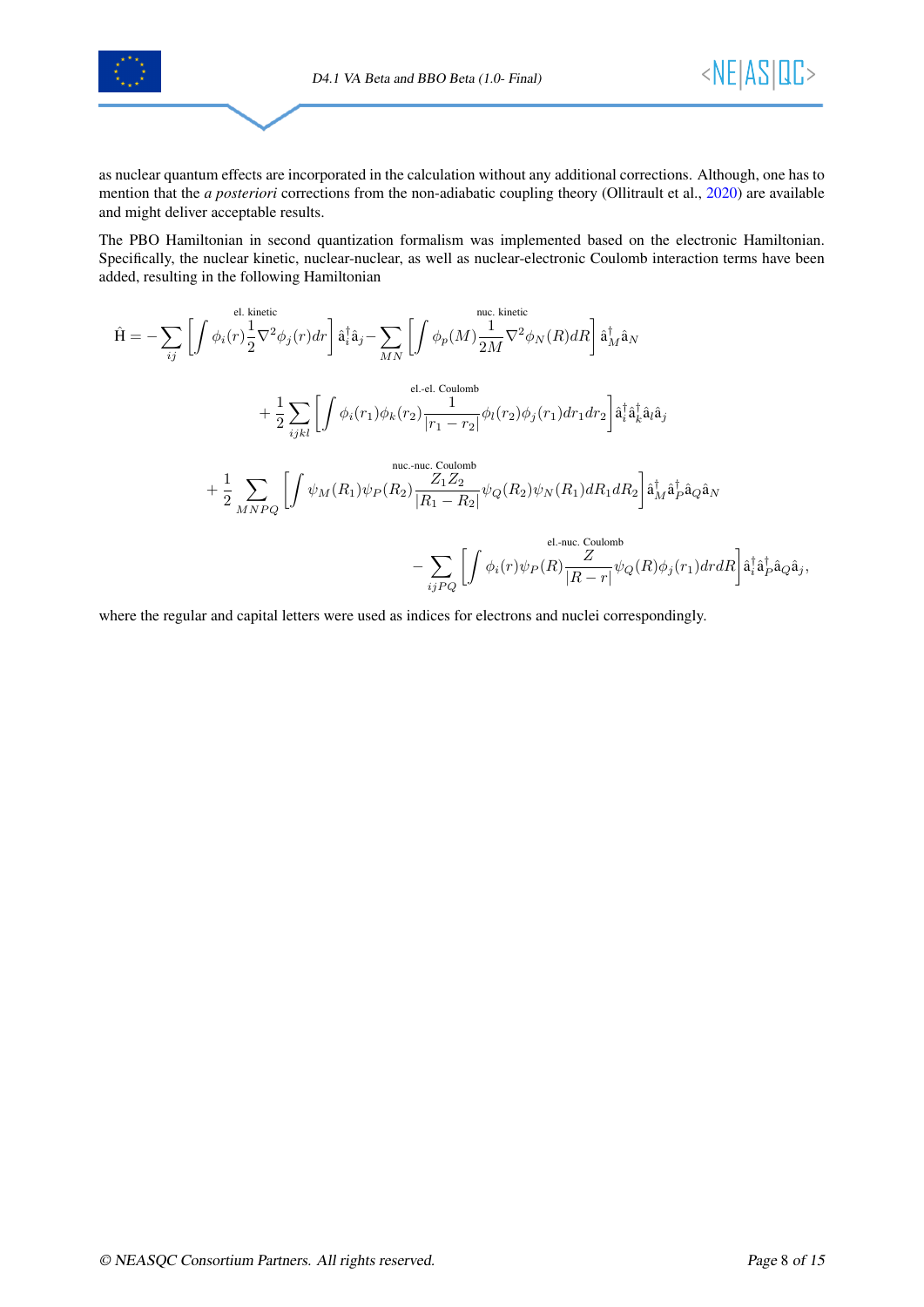

# <span id="page-8-0"></span>**4 Discussions and Conclusions**

To benchmark the VRTE, VITE, and PBO Hamiltonian implementations, the  $H_2$  molecule at equilibrium distance,  $0.735$  Å, was chosen as a test system. The TwoLocal hardware efficient ansatz (Kandala et al.,  $2017$ ) was chosen for all calculations using an ideal state-vector simulation with the Jordan-Wigner transformation for fermionic Hamiltonians. The full entangling pattern for Cz gates was interleaved by Ry and Rz gates, repeated 3 times. The setups for calculations similar to those mentioned in Subsection [4.1](#page-8-1) and [4.2](#page-8-2) are available in the neoh2vqe.py, h2evo.py, neoh2evo.py python scripts.

# <span id="page-8-1"></span>**4.1 Pre-Born-Oppenheimer molecular structure**

The PBO Hamiltonian implementation has been tested in the Variational Quantum Eigensolver (VQE) calculation. For the reference we performed the Nuclear Electronic Orbitals Complete Active Space Correlation Interaction (NEOCASCI) (Webb S. P., [2002\)](#page-14-7) calculation in 6-31G for electrons and DZSNB (Webb S. P., [2002\)](#page-14-7) for nuclei basis sets. To limit the number of utilized qubits, the active space was composed of 2 electrons on 2 orbitals and 2 orbitals for 2 hydrogen nuclei (8 spin orbitals in total). The corresponding integrals for nuclei and electrons were utilized in the VQE calculation. In table [1](#page-8-3) one can find the results of VQE energy minimizations employing solely PBO Hamiltonian as well as those with constraints on the number of particles,  $\hat{N}$ , and the spin projection,  $\hat{S}_z$ .

<span id="page-8-3"></span>

| <b>Table 1:</b> The energies of $H_2$ molecule employing solely PBO Hamiltonian as well as with constraints on number of |                                            |  |
|--------------------------------------------------------------------------------------------------------------------------|--------------------------------------------|--|
|                                                                                                                          | particles, N, and spin projection, $S_z$ . |  |

| method          | constraints             | Energy/a.u.     |
|-----------------|-------------------------|-----------------|
| Reference       |                         | $-1.0537650432$ |
| TwoLocal        |                         | $-1.0537606126$ |
| <b>TwoLocal</b> | Ñ                       | $-1.0537647634$ |
| TwoLocal        | $\hat{N}$ , $\hat{S}_z$ | $-1.0537650258$ |

# <span id="page-8-2"></span>**4.2 Variational time evolution**

We tested the variational evolution methods on the electronic Hamiltonian with integrals taken from a Hartree-Fock calculation with STO-3G basis set. Initially, the VITE simulation started with the time step equal to 0.1 (the imaginary and real time are given in a.u. here). After 80 iterations, the total energy decreased to the ground state energy, see Figure [1,](#page-9-1) and at iteration 100, the simulation was switched to VRTE with the time step equal to 0.05. One can immediately see at that point the start of the energy oscillation. It is worth noting that until the end of VITE the norm of the update vector was constantly decreasing to zero. Contrary, for VRTE the norm becomes reasonably large and keeps its value between 2.5 and 3.3 during the simulation.

The oscillation has the same repetitive pattern slightly changing at the end due to numerical noise. One can consider that as excited states exploration in the vicinity of the ground state. Currently, we are working on performing the same experiment but on the PBO Hamiltonian and introducing orbital relaxation upon changing atomic orbitals centers.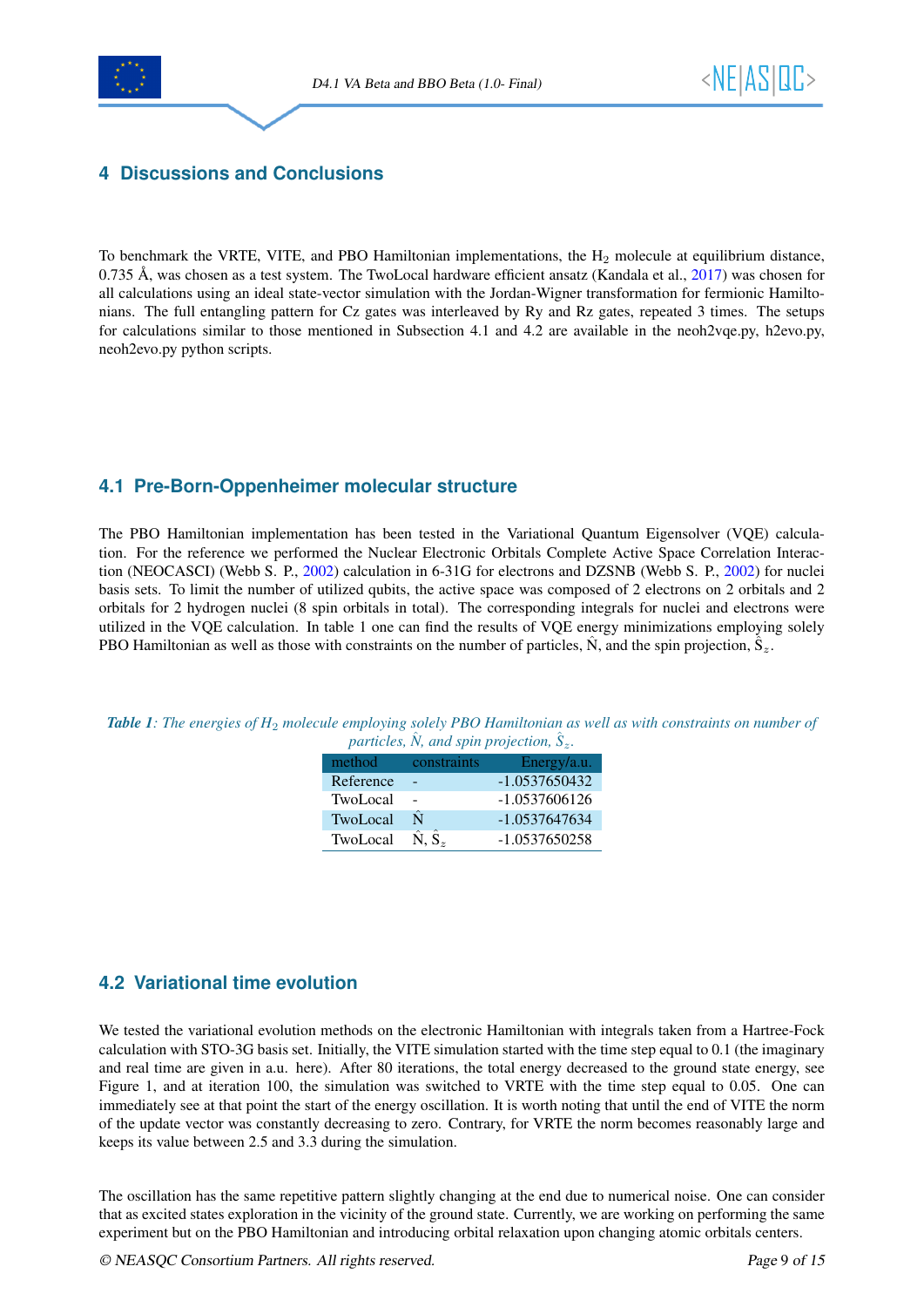



<span id="page-9-1"></span>



# <span id="page-9-0"></span>**4.3 Variational Hamiltonian ansatz**

One can also benchmark the capabilities of various variational algorithms on the determination of the ground state and energy for the Li-H molecule. We provide jupyter notebooks that encompass 4 different methods to find the ground state:

- VQE (Peruzzo et al., [2014\)](#page-14-10) with Unitary Coupled Clusters Singles and Doubles (UCCSD) ansatz (native to Qiskit)
- Adaptive Variational Quantum Eigensolver (AdaptVQE) (Grimsley et al., [2019\)](#page-14-11) with UCCSD ansatz (native to Qiskit)
- VQE with VHA ansatz from Section [3.1](#page-5-1)
- VITE from Section [3.2.2](#page-6-0) with TwoLocal ansatz

The methods are applied to the same molecule across a range of interatomic distances and the ground state energies are compared against the exact solution computed using NumpyMininumEigensolver. The number of optimal parameters used in the ansatz is also shown. In the prospect of running these algorithms on NISQ hardware, is important to keep the number of parameters as low as possible to ensure a shallow quantum circuit.

The result are shown in Fig. [2a](#page-10-0) using an ideal state-vector simulation. The VQE and AdaptVQE algorithms obtain the best result in terms of the energy of the ground state, with the latter having the lowest amount of optimal parameters used in the ansatz.

It is also possible to run the computation using a simple noise model from the IBM libraries to simulate a more realistic scenario on a quantum device. The results from a noisy simulation are in Fig. [2b.](#page-10-0) With noise, the situation changes and we can see that overall the imaginary time evolution is more robust to noise, with AdaptVQE offering the best performance for larger values of inter-atomic distance.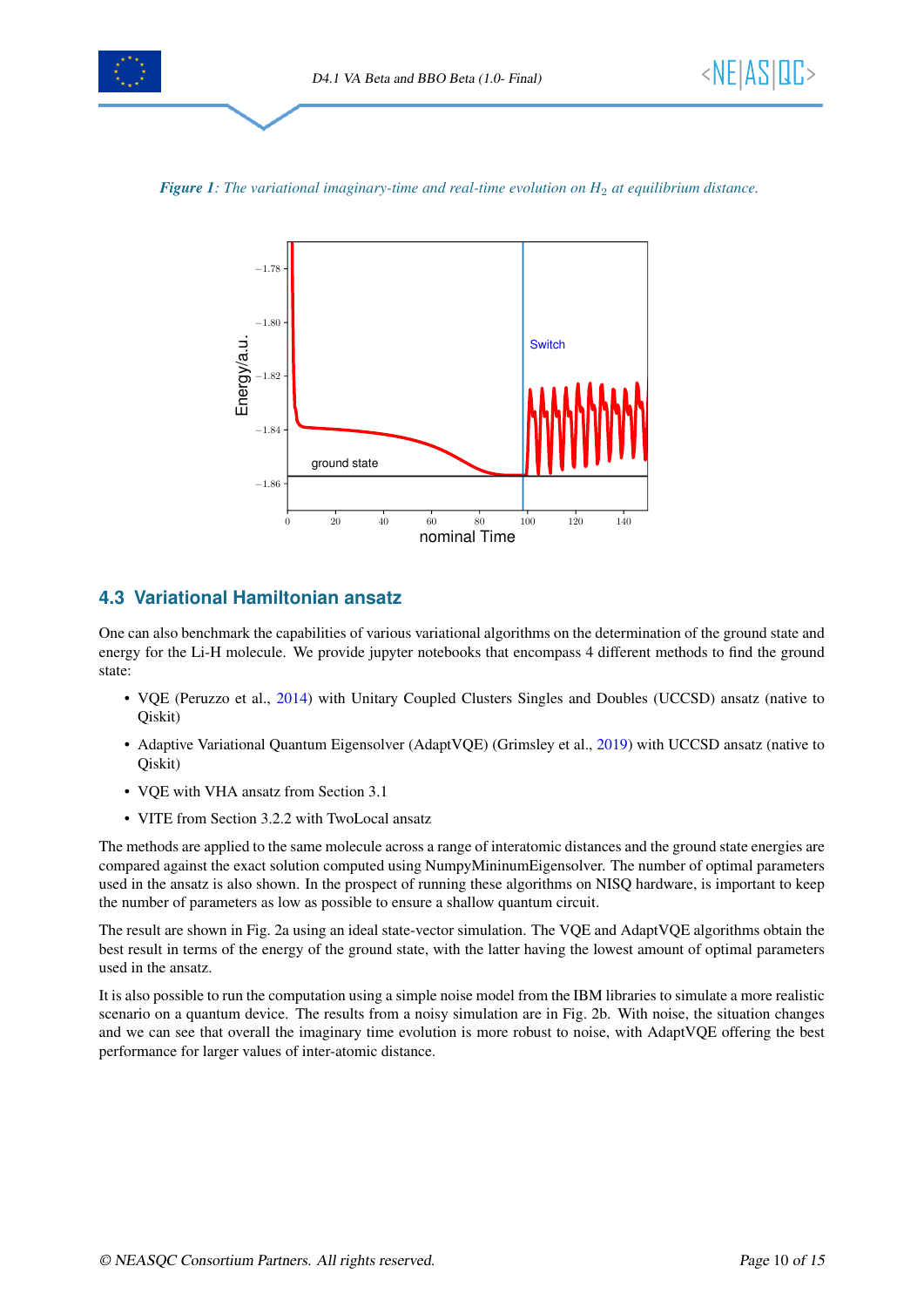

<span id="page-10-0"></span>

*(a)*



*(b)*

*Figure 2: Comparison of the ground state energy calculation for the different variational algorithms and ansatzes using (a) state-vector simulation and (b) noisy simulation (FakeVigo from IBM).*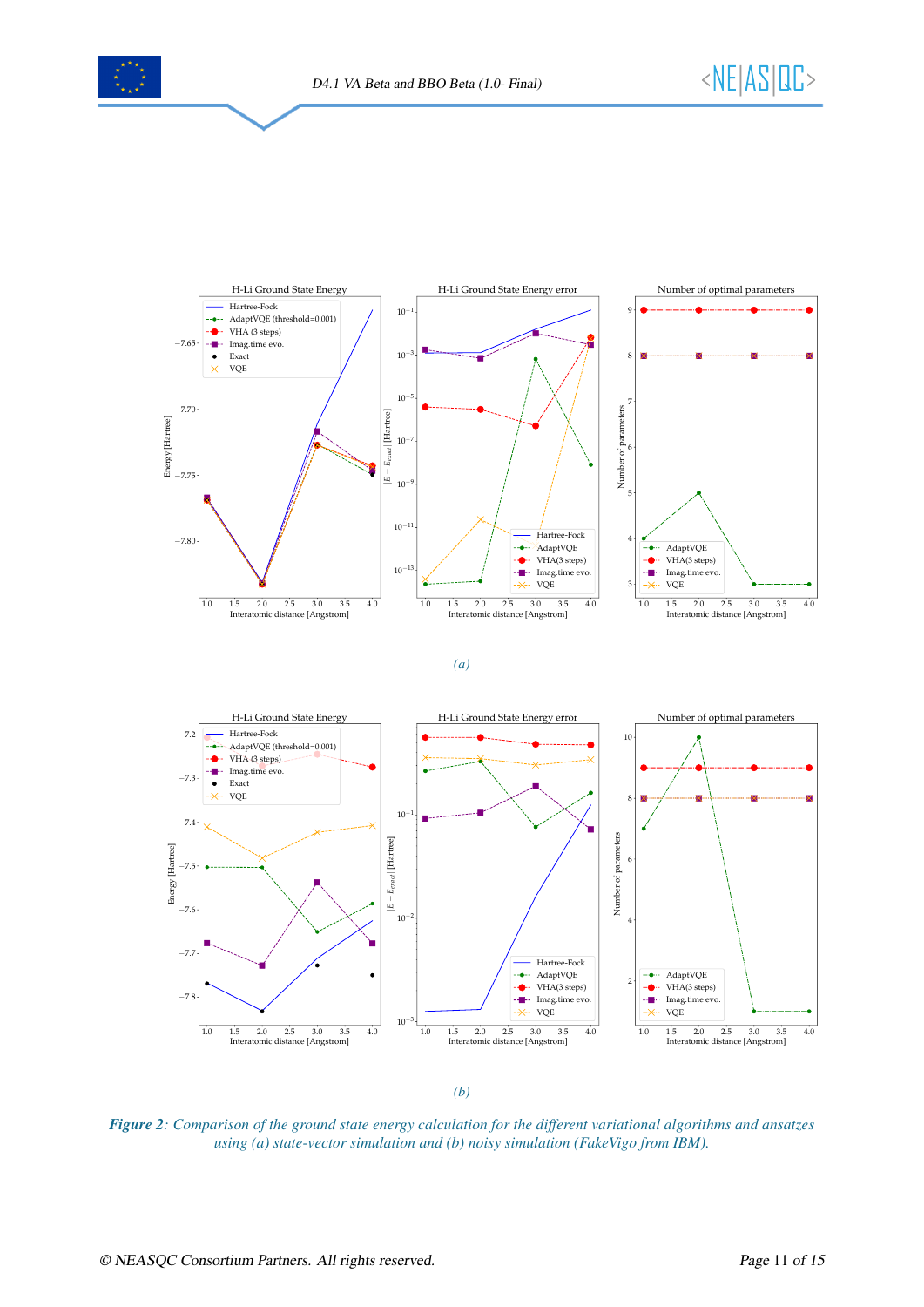

# **List of Acronyms**

<span id="page-11-0"></span>

| <b>Term</b>     | <b>Definition</b>                                                         |
|-----------------|---------------------------------------------------------------------------|
| <b>VRTE</b>     | Variational Real-Time Evolution                                           |
| <b>VITE</b>     | Variational Imaginary-Time Evolution                                      |
| <b>NISQ</b>     | Noisy Intermediate-Scale Quantum                                          |
| <b>VHA</b>      | Variational Hamiltonian Ansatz                                            |
| <b>BO</b>       | Born-Oppenheimer                                                          |
| <b>PBO</b>      | Pre-Born-Oppenheimer                                                      |
| <b>VQE</b>      | Variational Quantum Eigensolver                                           |
| <b>AdaptVQE</b> | <b>Adaptive Variational Quantum Eigensolver</b>                           |
| <b>NEOCASCI</b> | Nuclear Electronic Orbitals Complete Active Space Correlation Interaction |
| <b>UCCSD</b>    | Unitary Coupled Clusters Singles and Doubles                              |
| STO-3G          | minimal Slater-Type Orbital basis with 3 Gaussian primitives              |
| $6-31G$         | split-valence double-zeta basis set with 6 Gaussian primitives            |
| <b>DZSNB</b>    | Split-valence Double-Zeta Nuclear Basis set                               |
| $Li-H$          | lithium hydride                                                           |
| H <sub>2</sub>  | hydrogen molecule                                                         |

*Table 2: Acronyms and Abbreviations*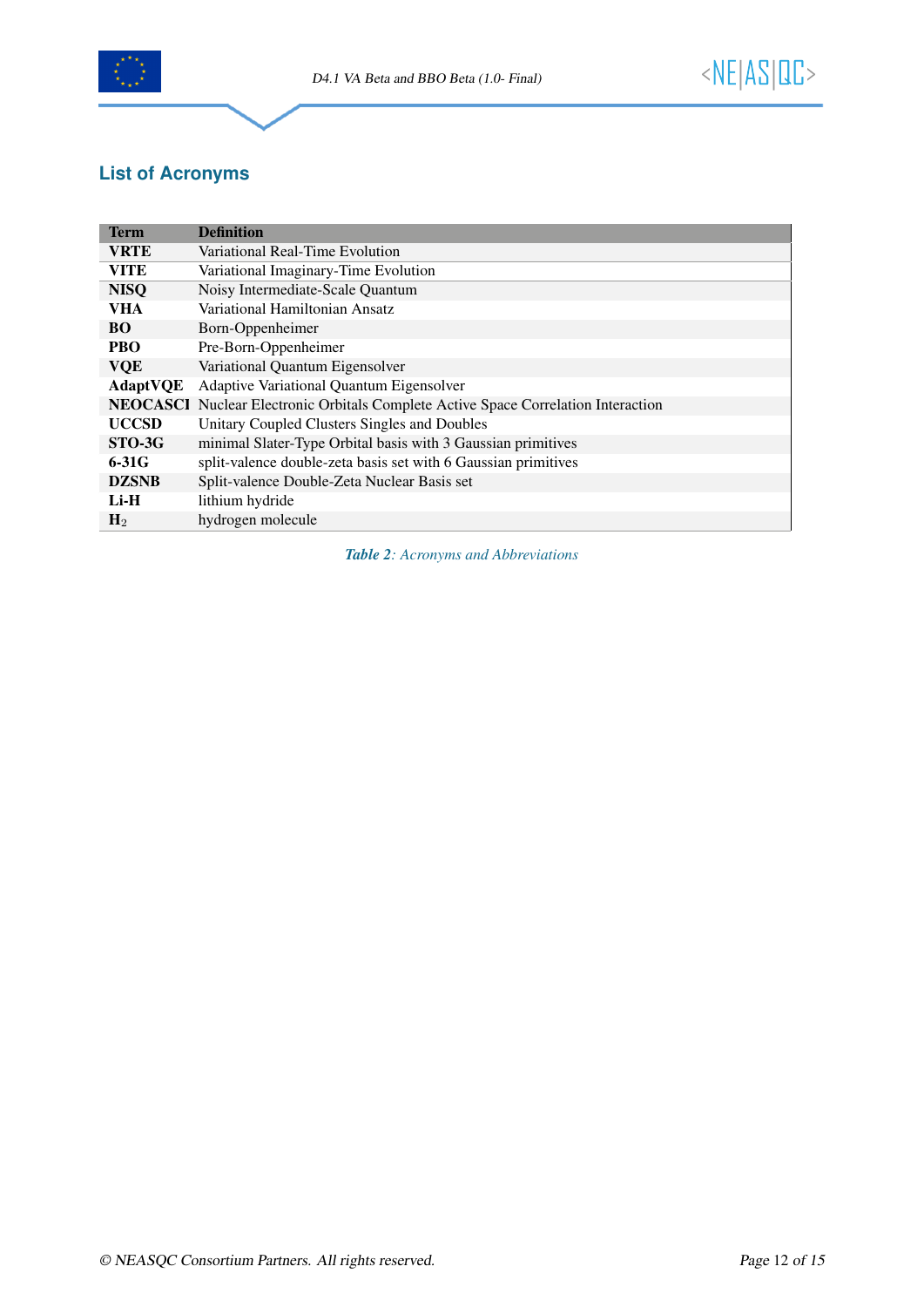



# <span id="page-12-0"></span>**List of Figures**

- Figure 1: The variational imaginary-time and real-time evolution on  $H_2$  at equilibrium distance. . . . . . [10](#page-9-1)
- [Figure 2: Comparison of the ground state energy calculation for the different variational algorithms and](#page-10-0) [ansatzes using \(a\) state-vector simulation and \(b\) noisy simulation \(FakeVigo from IBM\).](#page-10-0) . . . [11](#page-10-0)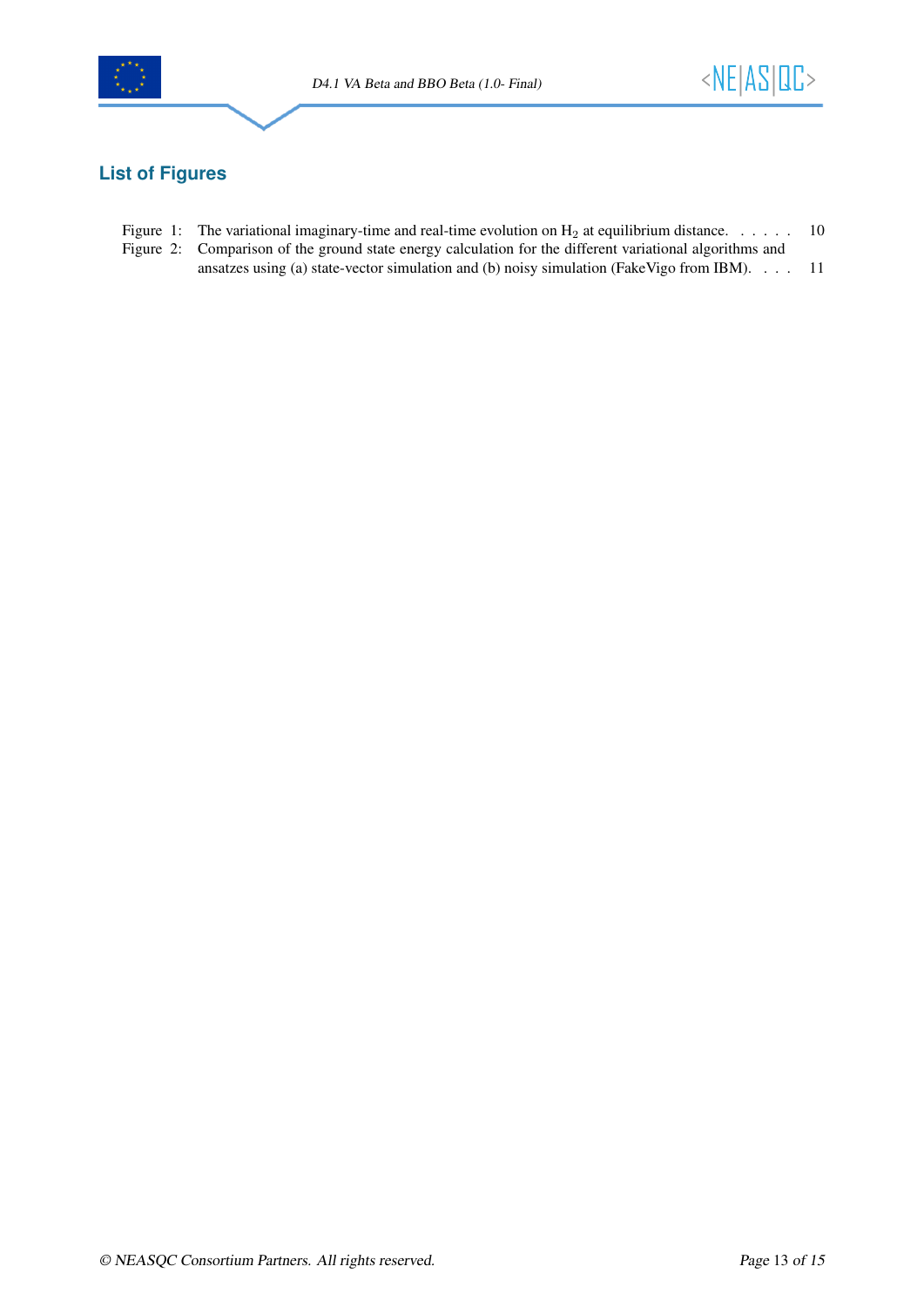



# <span id="page-13-0"></span>**List of Tables**

| Table 1: The energies of $H_2$ molecule employing solely PBO Hamiltonian as well as with constraints on |  |
|---------------------------------------------------------------------------------------------------------|--|
|                                                                                                         |  |
|                                                                                                         |  |